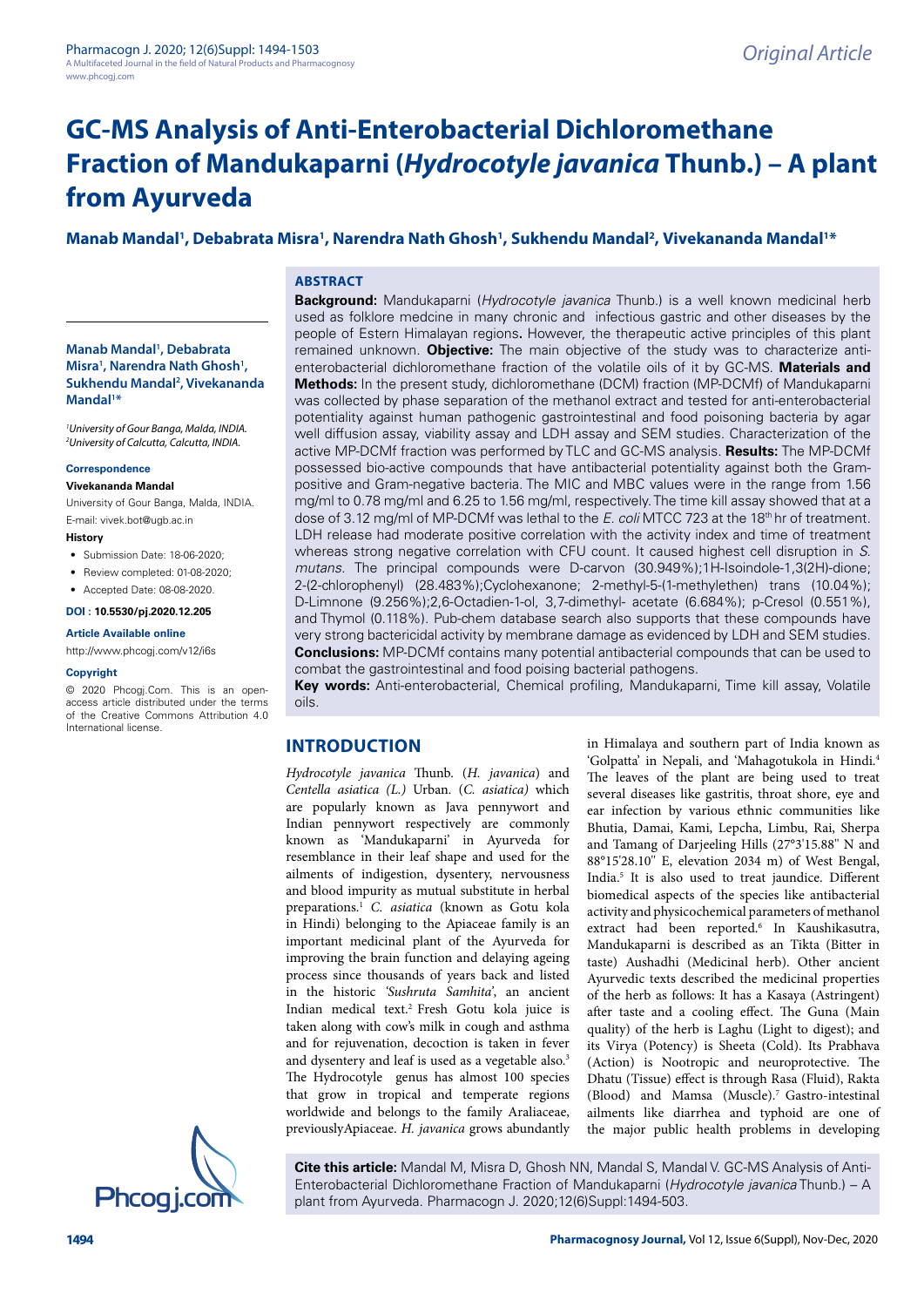and developed countries. WHO estimates the diarrhea and typhoid fever diseases among infants and young children caused by various enteric pathogens, responsible for approximately 2.2 million and 0.6 million deaths each year. Some important pathogenic bacteria viz. Escherichia coli, Salmonella spp., Shigella sp., Vibrio cholera and V. parahaemolyticus are responsible for diarrhea causing more than two million deaths every year.<sup>8</sup> In Indian hospitals, one-third of the total pediatric patients admitted are diarrheal and 17% mortality in indoor pediatric patients are diarrhea related.<sup>9</sup> To combat such fatal disease many potent antibiotics have been used for the last few decades like Rifaximin, Metronidazole, Ciprofloxacin but the recurrent and rampant use of certain drugs lead to development of resistance among these pathogens. Antibiotics also have been associated with adverse effects which include hypersensitivity, allergic reactions and immune suppression.<sup>10</sup> Many pathogens like S. typhi show multidrug resistance (MDR) against antibiotics.<sup>11</sup> In these circumstances, plants have the major advantages for the cheapest, less side effect and effective alternative sources of drugs. Therefore, the pharmaceutical sector is in a need to develop potent alternative anti-enterobacterial compounds to treat these drug resistant pathogens. Most of the cases, to develop such potential drug, the scaffold of the molecules of natural product is used.<sup>12</sup> The aim of the present study is to characterize the antibacterial constituents of the bioactive DCM fraction of Mandukaparni and to evaluate its mechanism of antibacterial action.

# **MATERIALS AND METHODS**

#### Plant material

The Mandukaparni plant (H. javanica) was collected from Darjeeling hill areas of West Bengal, India. The voucher specimen (vide reference no. DGC/SP-02) was identified and authenticated at Central National Herbarium, Indian Botanic Garden, Shibpur, Howrah, India.

### Extraction and fractionation of bioactive components

The bioactive components of the Mandukaparni powder were extracted by Soxhlet extractor using 80% aqueous methanol solvent and concentrated by rotary vacuum evaporator following the methodology of Mandal et al.<sup>13</sup> The MP-DCMf fraction from the methanol extract was recovered with  $1/4<sup>th</sup>$  volume of DCM using orbital shaker for 48 hours. The recovered fraction was evaporated to dryness and used for further study.

#### Anti-bacterial activity assay

The gastrointestinal pathogenic bacterial strains used in this study were procured from MTCC, Chandigarh, India, and MCC, Pune, India and were cultured in respective culture conditions. Antibacterial activity of the MP-DCMf (25 mg/ml) was evaluated by the agar wells diffusion method.<sup>14</sup> Ciprofloxacin (50 μg/ml) and DCM (100%) were used as positive and negative control, respectively. The potentiality was assessed by activity index by calculating the ratio of diameter of zone inhibition of the extract and diameter of inhibition zone of antibiotic.

# Determination of MIC and MBC and time kill assay

MIC was determined using 1.3% (w/v) Mueller Hinton agar (MHA) medium with the conc. range of MP-DCMf (25 mg/ml to 0.75 mg/ ml).<sup>13</sup> MBC and bactericidal kinetic assay were done by applying greater than the MIC dose on the actively grown bacterial strain (log phase growth) of B. cereus MTCC 1272, E. coli MTCC 723, E. faecalis MCC 2041T and S. mutans MTCC 497 and the viability was evaluated by plate count method after incubating at 37°C for 96 hrs.<sup>14</sup> Time kill measurement was done at  $\frac{1}{2}$ , 1, 2, 4, 8, 16 and 20hrs.<sup>15</sup> The culture without treatment was considered as negative control.

### Study on mode of antibacterial action: cellular integrity

# and cell morphology

The effect of MP-DCMf on cellular integrity was evaluated by lactate dehydrogenase (LDH) assay. Sonicated (100% amplitude, at 0.9 cycles for 5 min) [Probe Sonicator, PKS-250F, PCI Analytics, USA] test strain was taken as the positive control. Cell-free supernatant was taken at ½ h, 1 h, 2 h, 8h and 16 h of treatment time and the amount of LDH released in the cell free supernatant was measured using standard procedure. One unit of LDH was calculated as 1 μmol of nicotinamide adenine dinucleotide reduction (NADH) per minute. The effect of MP-DCMf on the cell morphology was confirmed by SEM after treatment at  $2 \times$  MIC dose on L. *monocytogenes* MTCC 657 following the protocol of Mandal *et al*.<sup>13</sup>

### GC-MS analysis

The active compounds present in the MP-DCMf was analysed by using the GC-MS instrument (Model 7890B GC-240 ION TRAP MS, Agilent Technologies, USA) equipped with a capillary column, VF-5MS (Length-30m, ID-0.25 mm, Film-0.25 µm, Max temp-325 °C) with the mass detection range of m/z 10-1000.The instrument was operated in electron impact mode at an emission current of 25 µAmps, maximum ion time of 65000 µSeconds, target TIC of 20000 counts, with injector temperature at 250 °C, and detected at 300 °C.The identification of compounds was done by matching the mass spectral records of NIST library and the Mole % of the compounds was determined by the formula: Mole % =  $A_i/A_c \times 100$ , where,  $A_i$  = Peak area count of individual compound and  $A_c$  = Cumulative peak area count.

# Thin layer chromatographic analysis

TLC analysis was done in Silica Gel 60  $F_{254}$  precoated aluminium sheet (Merck, Germany) , and developed in n-hexane-ethyl acetate (3:2, v/v) solvent system as mobile phase and detected under UV254 nm. The chemical group of the active fraction was evaluated by comparative TLC with standard flavonoids (Quercetin) and phenols (Gallic acid) using two different solvent systems, viz. chloroform: methanol (96:4,  $v/v$ ) and toluene: ethyl acetate: methanol: formic acid (3:3:0.8:0.2,  $v/v$ ), respectively, and detected under  $\mathrm{UV}_\mathrm{254nm}.$  For alkaloids, chloroform: ethanol (9:1, v/v) was used as the solvent system and visualized by spraying with Dragendoff's reagent. The  $R_f$  values were measured and compared with the standards.

### Statistical analysis

Antimicrobial activities were calculated as mean  $\pm$  SE. The correlation between LDH release and activity index, LDH release and time of treatment, and LDH release and Log CFU count were analyzed by Spearman's 2-tailed bi-variate method and linear regression model using MS – Excel 2007.

# **RESULTS**

# Antibacterial activity of the MP-DCMf

The in-vitro antibacterial assay of the MP-DCMf demonstrated broad antibacterial activity against both Gram-negative and Gram-positive bacterial strains.The activity index of the bioactive fraction showed the highest value (0.866) against E. coli MTCC 723 and the lowest (0.822) in case of E. faecalis MCC 2041T. Apart from antibacterial activity against the gastrointestinal pathogens it had also potential activity index (0.675) against the topical pathogen, S. aureus MTCC 96, and food toxigenic B. cereus as shown in Table 1.

# MIC, MBC and bactericidal kinetic of the MP-DCMf

The MICs were in the range from 3.12 mg/ml to 0.78 mg/ml. The MIC value for B. cereus, E. coli, S. typhimurium was 0.78 mg/ml while for B. subtilis, L. monocytogenes, S. mutans, was 1.56 mg/ml, for the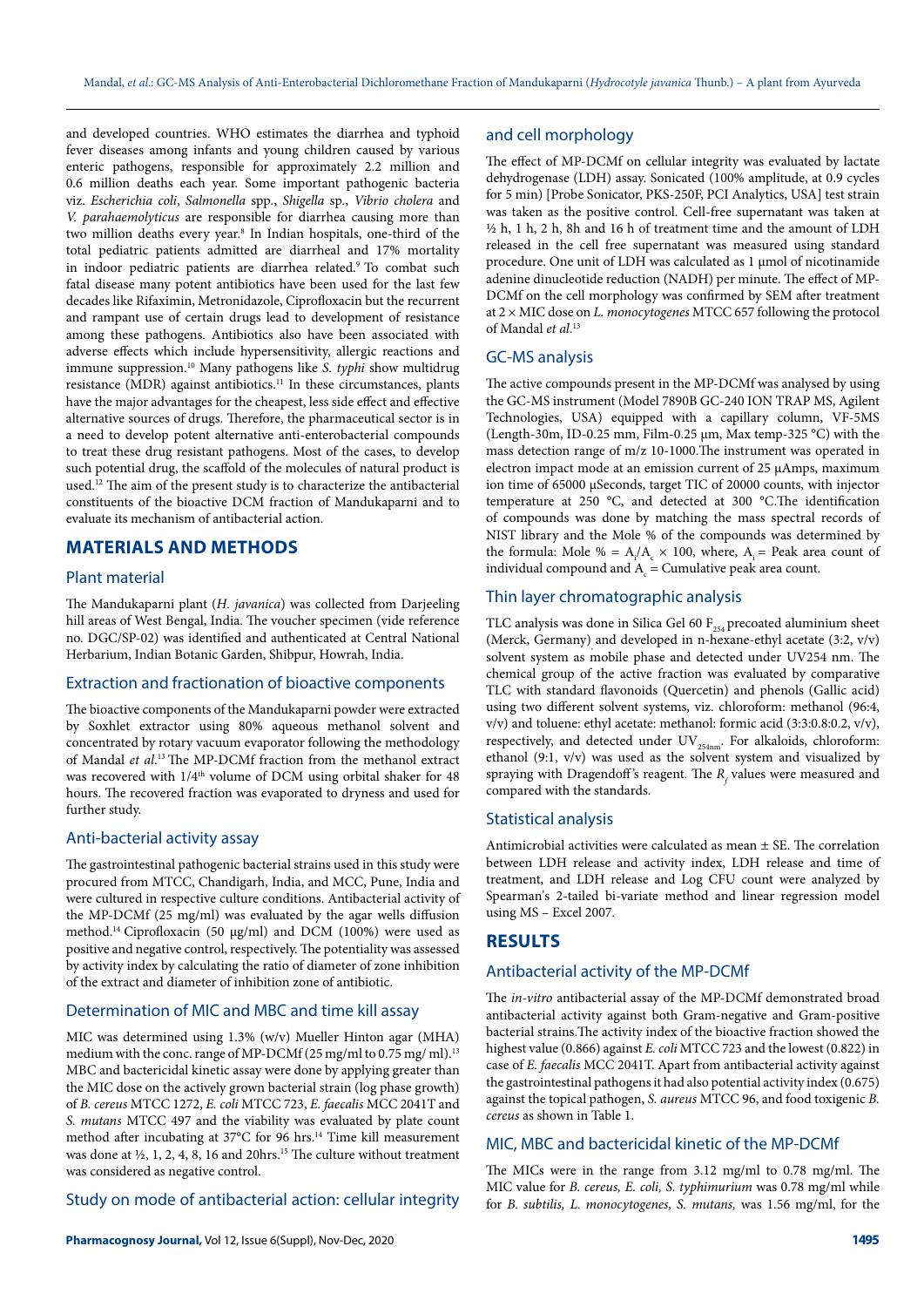E. faecalis, S. aureus and V. parahaemolyticus it was 3.12 mg/ml. The MBC values were in the range from 6.25 to 1.56 mg/ml. MBC value for B. cereus, E. coli, S. typhimurium was 1.56 mg/ml while for B. subtilis, L. monocytogenes, S. mutans it was 3.12 mg/ml and for E. faecalis, S. aureus and V. parahaemolyticus it was 6.25 mg/ml.The time kill assay showed that at a dose of 3.12 mg/ml, the MP-DCMf was lethal to the E. coli MTCC 723 at  $18<sup>th</sup>$  hrs of treatment (Figure 1) which indicated that the active fraction had a potential bactericidal effect on the treated bacterial strain.

# Mode of action of the MP-DCMf

### LDH activity and its correlation

The LDH activity of MP-DCMf on the test strains was shown in Figure 2. A gradual increase in the LDH activity was recorded after 3 hrs and reaching the highest after 5 hrs of treatment. This indicated the MP -DCMf causes damage to the bacterial cell membrane. The statistical analysis revealed that LDH release had moderate positive correlation with the activity index and time of treatment whereas strong negative correlation with CFU count.The regression analysis also strongly supported the correlation results as represented in Figure 3.

### Effect on the cell morphology

MP-DCMf caused cellular damage as confirmed by SEM photomicrographs (Figure 4A-D). It showed changes in the morphology and shape of the bacterial cells, like the formation of notch (4B), blebbing (4C) and decay of the cell walls (4D) which is comparable to the untreated bacteria (4A).

# TLC analysis

The comparative TLC analysis of the MP-DCMf showed the presence of alkaloids, flavonoids, and phenols in the active fraction as shown in Figure 5.The presence of alkaloid in the fraction was confirmed as orange spots after spraying with the Dragendoff's reagent which had  $R<sub>z</sub>$ value of 0.55. In flavonoids test (Fig. 5B) quercetin (spot 1), MP-DCMf (spot 2) and MP-DCMf + quercetin (spot 3) showed the same R values i.e. 0.254 (Fig. 5B, spot, whereas in phenol (Fig. 5A) gallic acid (spot 1), MP-DCMf (spot 2) and MP-DCMf + gallic acid (spot 3) showed the same R<sub>c</sub> values of 0.690.

| <b>S. No.</b>    | <b>Enteric Strains</b> | <b>Strains properties</b>                         | <b>Growth condition</b> | <b>DCM Fraction</b> | <b>Antibiotics</b><br>$(50 \mu g/mL)$ | <b>Activity</b><br><b>Index</b> |
|------------------|------------------------|---------------------------------------------------|-------------------------|---------------------|---------------------------------------|---------------------------------|
|                  |                        |                                                   |                         |                     |                                       |                                 |
| 1.               | B. cereus              | Pathogen of food borne illnesses                  | $TSB, 37^{\circ}C$      | $15.6 \pm 0.78$     | $18.0 \pm 0.9$                        | 0.866                           |
| $\overline{2}$ . | B. subtilis            | Food borne illnesses                              | $TSB, 37^{\circ}C$      | $15.0 \pm 0.75$     | $18.0 \pm 0.9$                        | 0.833                           |
| 3.               | E. coli                | GP, colicin indicator strain                      | $TSB, 37^{\circ}C$      | $18.0 \pm 0.9$      | $20.0 \pm 1$                          | 0.9                             |
| 4.               | E. faecalis            | Gastrointestinal causing abdominal<br>infections  | $NB, 37^{\circ}C$       | $14.8 \pm 0.74$     | $18.0 \pm 0.9$                        | 0.822                           |
| 5.               | L. monocytogenes       | HPF borne pathogen causing listerosis             | BHI, $37^{\circ}$ C     | $15.0 \pm 0.75$     | $18.0 \pm 0.9$                        | 0.833                           |
| 6.               | S. aereus              | Pathogenic, antibiotic sensitive strain           | $TSB, 37^{\circ}C$      | $12.5 \pm 0.63$     | $18.5 \pm 0.93$                       | 0.675                           |
| 7.               | S. mutans              | Dental caries pathogen                            | BHI, 37 °C              | $17.0 \pm 0.85$     | $19.5 \pm 0.98$                       | 0.871                           |
| 8.               | S. typhimurium         | Gastroenteritis pathogenic prototrophic<br>strain | TSB, 37°C               | $16.4 \pm 0.82$     | $19.0 \pm 0.95$                       | 0.863                           |
| 9.               | V. parahaemolyticus    | Gastroenteritis halophilic organism               | $NB, 37^{\circ}C$       | $14.6 \pm 0.46$     | $17.0 \pm 0.85$                       | 0.858                           |

Here, DCM solvent shows negative inhibition zone against all the enteric pathogens.



**Figure 1:** Effects of the MP-DCMf (3.12mg/ml) on viability and loss of cellular integrity of E. coli MTCC 723 as measured by quantitation of lactate dehydrogenase assay. Here, the values are the average of triplicate trials  $\pm$  SE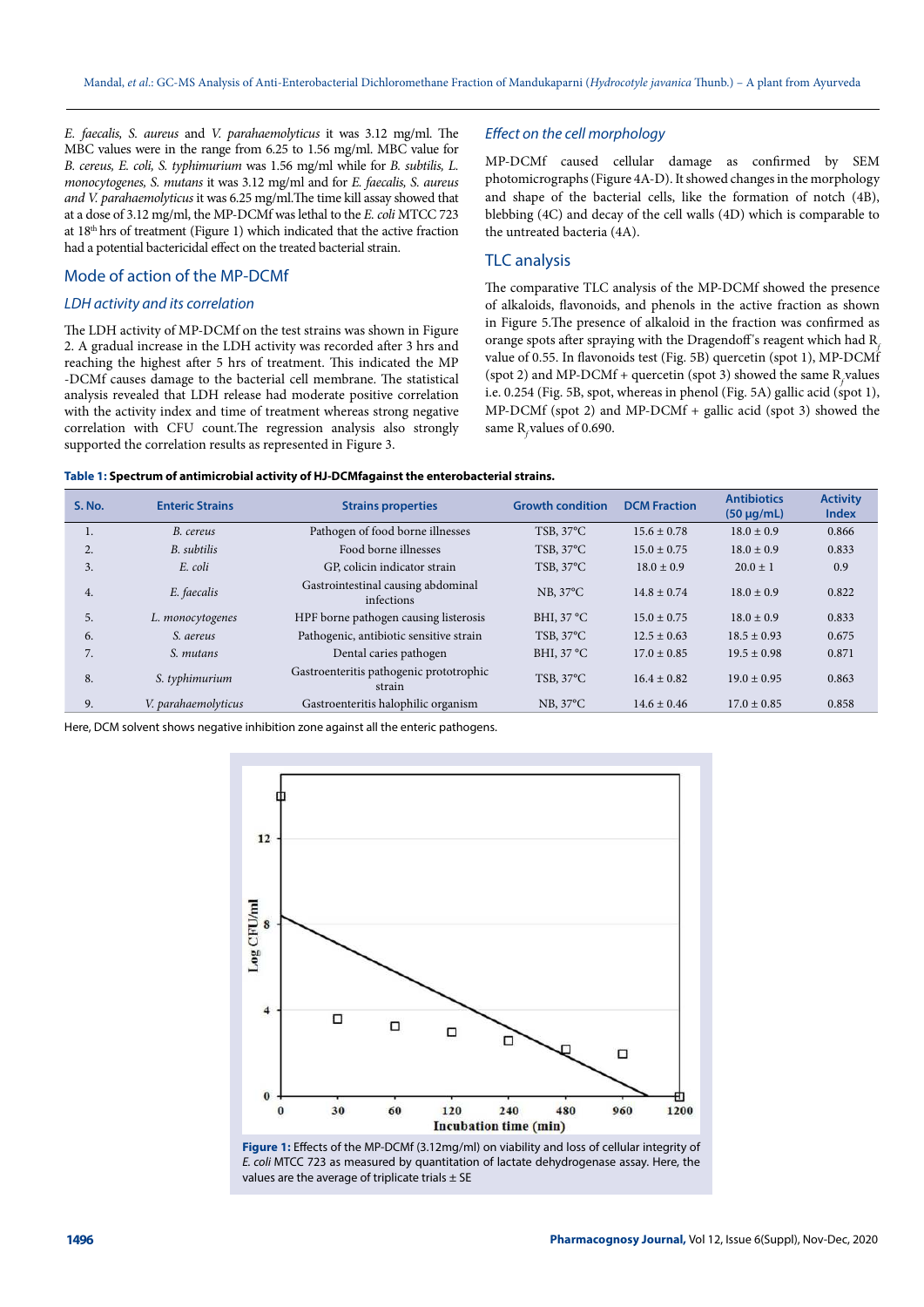





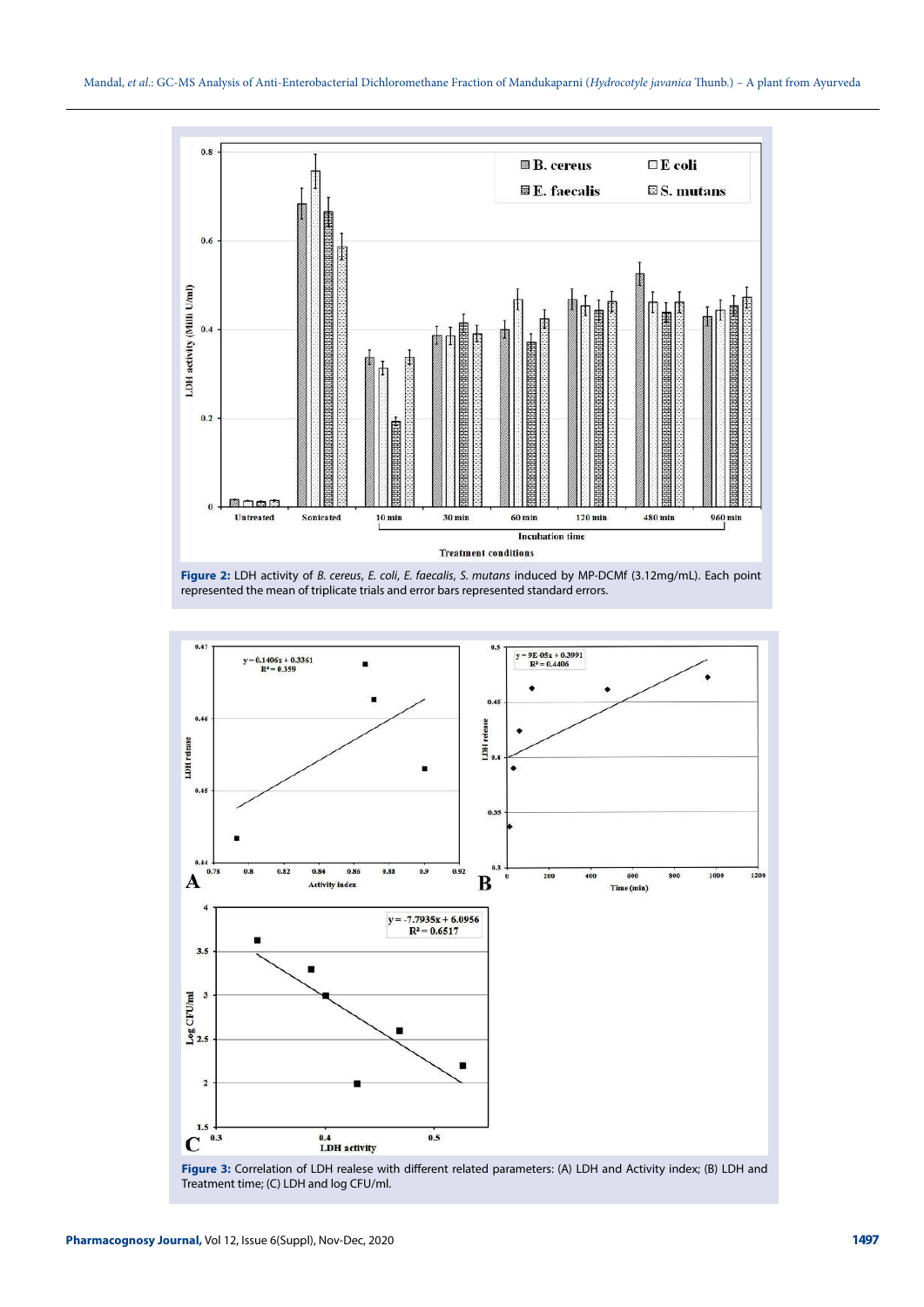

**Figure 4:** SEM photomicrogram of L. monocytogenes induced by the MP-DCMf. (A) Untreated cells; (B, C and D) Treated cells.

# GC-MS analysis

The GC-MS analysis showed that D-Carvone occupied the maximum peak area (30.949%) and Cyclopentane, 1,1-dimethyl occupied the lowest peak area (0.024%). Other compounds present in significant proportions were 1H-Isoindole-1, 3(2H)-dione, 2-(2-chlorophenyl) (28.483%), D-Limonene (9.256%), Phosphonic acid (1.723%), and p-Cresol (0.551%). About twenty two terpenoid compounds that occupied 66.881% of total moles were identified. The first compound was Fampridine with the least retention time i.e., 4.773 min. and the last compound was 1H-Isoindole-1,3(2H)-dione, 2-(2-chlorophenyl) with the highest retention time i.e.,19.189 min. as detected in the spectrum (Figure 6, Table 2).

# **DISCUSSION**

MP-DCMf has potential broad spectrum antibacterial activity at a dose of 25 mg/ml against Gram**-**negative and Gram-positive bacteria with the average diameter of zone inhibition of 17.00 mm and 15.00 mm, respectively. The minimum and maximum MBC values (6.25 mg/ml and 1.56 mg/ml, respectively) were significantly lower than the MBC value of other species of Hydrocotyle.<sup>16</sup> Bactericidal activity of the MP-DCMf was the highest against the enteric pathogen E. coli, S. enterica serovar. typhimurium and another highly entero-pathogenic strain, E. faecalis. B. cereus, B. subtilis, L. monocytogenes, and S. mutans were also very susceptible to the active fraction at a lethal dose of 3.12mg/ml. The most of the bacterial strains showed their growth inhibition within the minimum concentration of 1.56mg/ml. Hence, the MP-DCMf fraction contains some potential bactericidal compounds that can be used against these pathogenic bacteria. The MP-DCMf also exhibited significant bactericidal activity against the dental carries pathogen, S. mutans. The antibacterial efficacy, MIC and MBC of the MP-DCMf was greater than the methanol extract<sup>13</sup> as shown in Table 3. LDH activity

results indicated that the MP-DCMf causes extracellular leakage due to bacterial cell membrane damage. Time kill assay has the implication in the bactericidal kinetics of the antibacterial agent against specific bacterial strain. It demonstrates the degree of lethality of the particular antibacterial agent. The comparative TLC analysis shows the presence of some potent antibacterial alkaloids, phenols and flavonoids in the MP-DCMf (Figure 5).

GC-MS analysis of the MP-DCMf showed eight alkaloids, six phenolics, one flavonoid and one glycoside compounds present at a proportion of 30.126%, 3.579%, 0.055% and 0.075% of total moles, respectively as shown in the Table 2. A GC-MS study of Hydrocotyle bonariensis also reported the presence of monoterpenes (53.6% mol) and sesquiterpenes (10.5% mol) as the major phytochemical classes.<sup>17</sup> The monoterpenes α-pinene, β-pinene, and limonene represent the main components of the oil. These indicate the genus Hydrocotyle possesses the biosynthetic machinary of novel antimicrobials. For large scale isolation, purification and pharmaceutical application this plant may provide a valuable tool. Further in-vitro propagation and metabolic engineering could provide life supporting drugs for industrial uses.

In the MP-DCMf p-Cresol was detected as the major phenolic compound which possesses significant antibacterial potentiality and was also available in the methanol extract of the same plant.<sup>18</sup> It might also increase the plasma membrane permeability that results in higher leakage of fluid material from bacterial cells and inhibit microbial respiration.<sup>19</sup> Iso-indole alkaloids possess good activity against the Gram**-**negative bacteria (E. coli, K. pneumonia and P. aeruginosa,) and yeasts (C. albicans, S. cerevisiae) with MIC ranging from 50**-**200µg/ ml, while it was less susceptible against the Gram-positive bacteria (B. megaterium, B. subtilis and S. aureus). Iso-indole alkaloids act as nucleic acid synthesis inhibitor.<sup>20</sup> Terpenoid shows antibacterial activity against E. coli, E. faecalis, K. pneumonia, P. aeruginosa and S.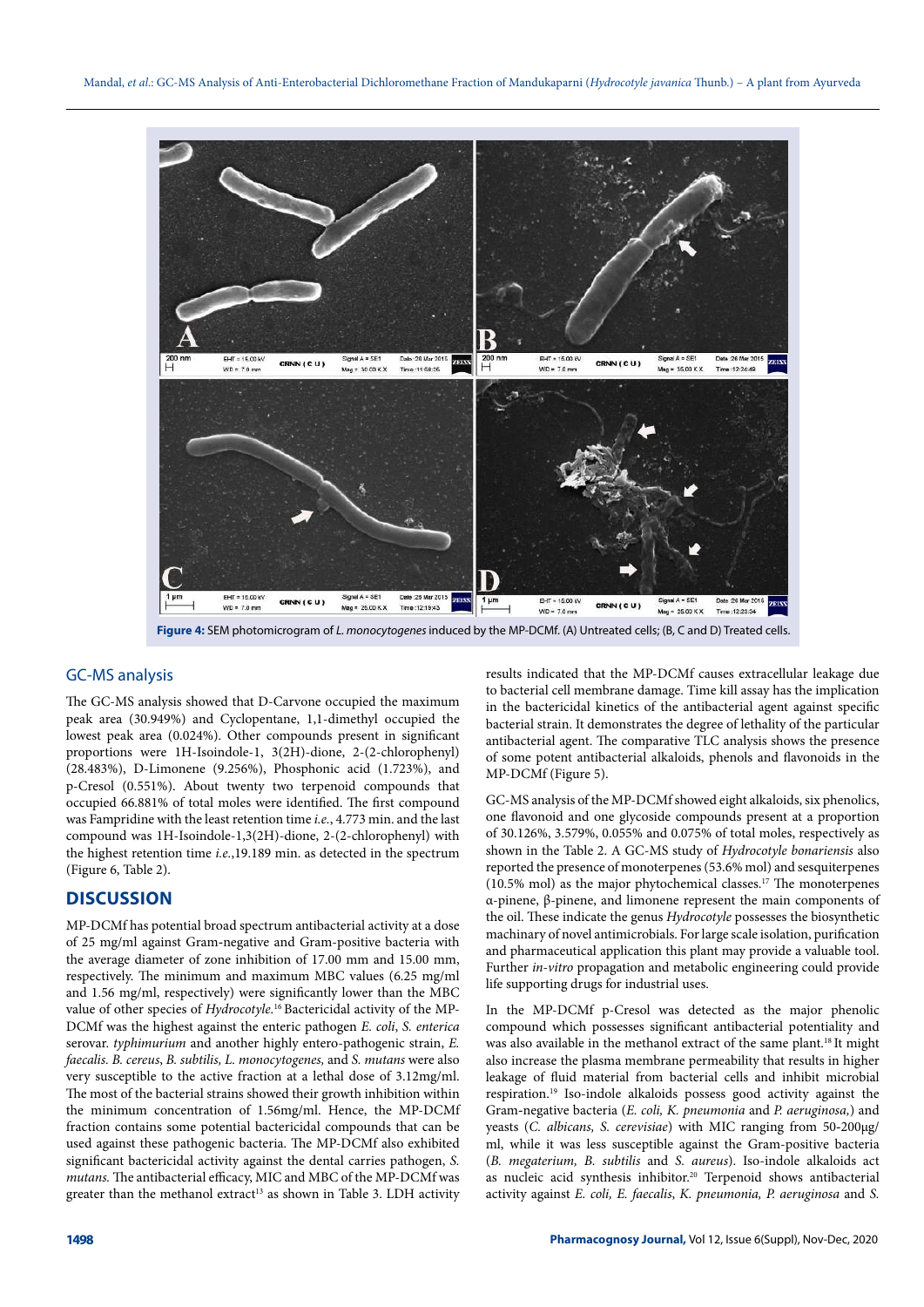

**Figure 5:** Comparative TLC analysis of the MP-DCMf. (A) Phenols and (B) Flavonoids.

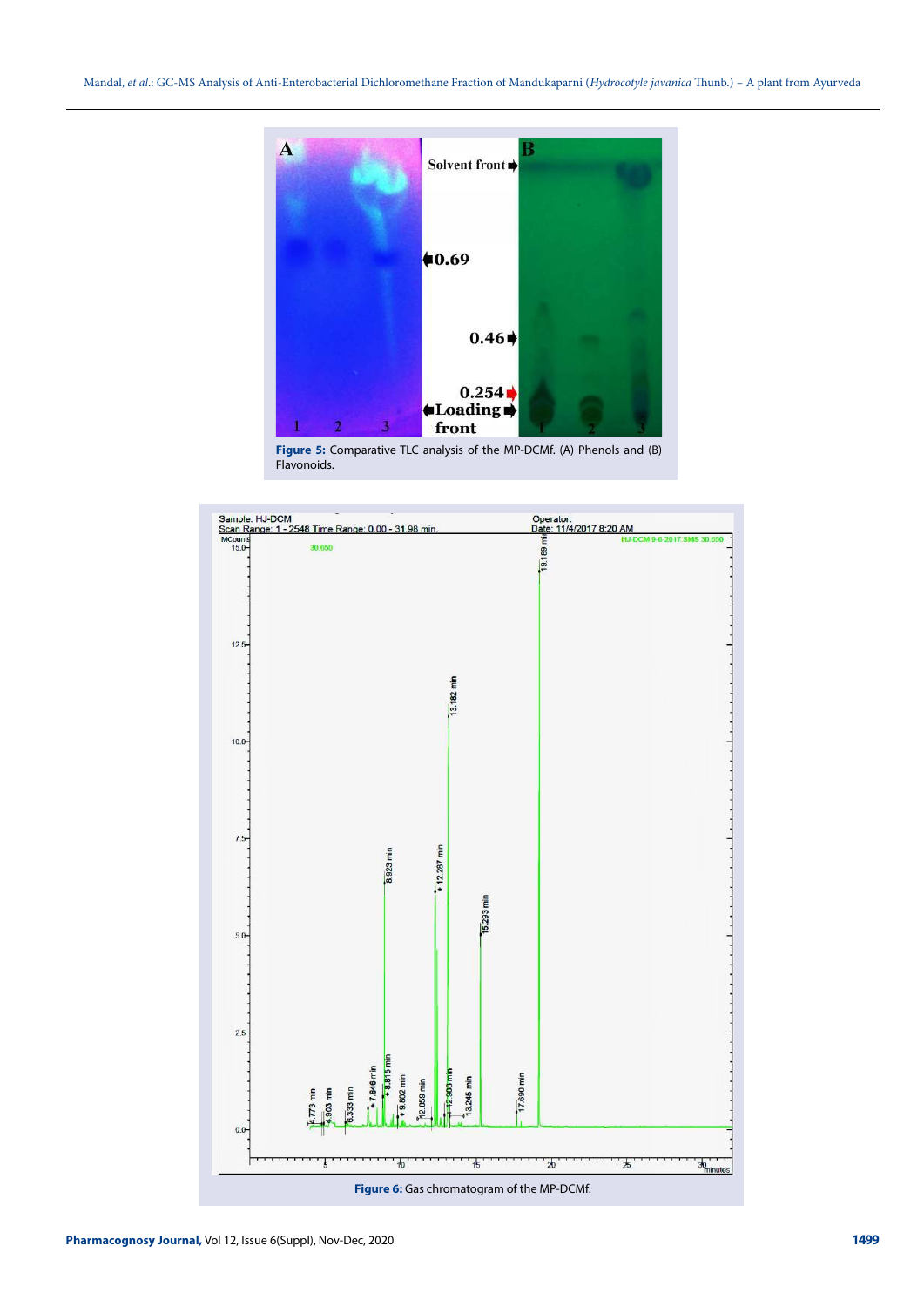| <b>Class of compounds</b> | Name of the compounds                                                                                                                                                                                                                                                                                                                                                                                                                                                                                                                                                                                                                                                                                                                                                                                                                                                                             | <b>Total Mole %</b> |
|---------------------------|---------------------------------------------------------------------------------------------------------------------------------------------------------------------------------------------------------------------------------------------------------------------------------------------------------------------------------------------------------------------------------------------------------------------------------------------------------------------------------------------------------------------------------------------------------------------------------------------------------------------------------------------------------------------------------------------------------------------------------------------------------------------------------------------------------------------------------------------------------------------------------------------------|---------------------|
| Alkaloids                 | (i) Fampridine; (ii) 3-Furaldehyde; (iii) Pyridine-2,6-dimethyl; (iv) Pyrazine, 2,3-dimethyl; (v) Pyrazole-<br>4-carboxaldehyde,1-methyl-; (vi) Pyrazine, 2-ethyl-6-methyl; (vii) 3,6-Dimethyl-2,3,3a,4,5,7a-<br>hexahydrobenzofuran; (viii) 1H-Isoindole-1,3(2H)-dione, 2-(2-chlorophenyl).                                                                                                                                                                                                                                                                                                                                                                                                                                                                                                                                                                                                      | 30.126              |
| Flavonoids                | Ethanone, $1-(1,3a,4,5,6,7$ -hexahydro-4-hydroxy-3,8)                                                                                                                                                                                                                                                                                                                                                                                                                                                                                                                                                                                                                                                                                                                                                                                                                                             | 0.055               |
| Terpenoids                | (i) 2-Cyclopenten-1-one,2-methyl;(ii) Trans-beta-Ocimene; (iii) 2-Cyclopenten-1-one,3-methyl; (iv)<br>Alpha-Phellandrene; (v) 2,4,4,6-Tetramethyl-6-phenylheptane; (vi) D-Limonene; (vii) 2-Cyclopenten-1-<br>one, 2,3-dimethyl; (viii) 3-Carene; (ix) Ethanone, 1-(1H-pyrrol-2yl); (x) Cyclopentane, 1,1dimethyl; (xi)<br>Benzene, (butoxymethyl), (xii) 4-(1,2-Dimethyl-cyclopent-2-enyl)-butan-2-one; (xiii) 2Cyclopentene-<br>1-butanal,gamma2,3tetramethyl; (xiv) Cyclohexanone, 2-methyl-5-(1-methylethen) trans; (xv)<br>Cyclohexanone, 2-methyl-5-(1-methylethenyl)-, trans; (xvi) Cyclohexanol, 2-methyl-5-(1-methylethenyl)-<br>trans; (xvii) D-Carvone, (xviii) 2-Cyclohexen-1-one,2-methyl-5-(1-methylethyl); (xviv)Thymol;(xvv)1,6-<br>Octadien-3-ol, 3,7-dimethyl-, formate; (xvvi) 2,6-Octadien-1-ol, 3,7-dimethyl-, acetate; (xvvii) Benzene,<br>1,2,3-trimethoxy-5-(2-propenyl). | 66.881              |
| Phenol                    | (i) Phosphonic acid, $(p-hydroxyphenyl)$ ; (ii) $p$ –Cresol; (iii) Mequinol; (iv) 2,4-Dimethyl phenol; (v)<br>p-Menth-1(7)-en-9-ol; (vi) 1,3-Benzodioxole, 4-methoxy-6-(2-propenyl).                                                                                                                                                                                                                                                                                                                                                                                                                                                                                                                                                                                                                                                                                                              | 3.579               |
| Glycosides                | 1H-Pyrrole-2-carboxaldehyde                                                                                                                                                                                                                                                                                                                                                                                                                                                                                                                                                                                                                                                                                                                                                                                                                                                                       | 0.075               |

#### **Table 2: Chemical nature of the phytocompounds detected in GC-MS.**



|               |    | Name of micro-<br>bial strains | Diameter of zone inhibition     |                                                  | <b>MIC</b> value              |                                    | <b>MBC</b> value              |                                    |
|---------------|----|--------------------------------|---------------------------------|--------------------------------------------------|-------------------------------|------------------------------------|-------------------------------|------------------------------------|
| <b>S. No.</b> |    |                                | <b>DCM</b> extract<br>(25mg/ml) | <b>Methanol extract</b><br>$(324 \text{ mg/ml})$ | <b>DCM</b> extract<br>(mq/ml) | <b>Methanol extract</b><br>(mq/ml) | <b>DCM</b> extract<br>(mg/ml) | <b>Methanol extract</b><br>(mg/ml) |
|               | 1. | B. cereus                      | $15.6 \pm 0.78$                 | $15.00 \pm 0.75$                                 | $0.78 \pm 0.04$               | $20.25 \pm 1.01$                   | $1.56 \pm 0.08$               | $40.50 \pm 2.03$                   |
|               | 2. | E. coli                        | $18.00 \pm 0.9$                 | $17.00 \pm 0.85$                                 | $0.78 \pm 0.04$               | $40.50 \pm 2.03$                   | $3.12 \pm 0.16$               | $81.00 \pm 4.05$                   |
|               | 3. | L. monocytogenes               | $15.00 \pm 0.75$                | $16.00 \pm 0.80$                                 | $8.60 \pm 0.43$               | $40.50 \pm 2.03$                   | $3.12 \pm 0.16$               | $81.00 \pm 4.05$                   |
| 4.            |    | S. typhimurium                 | $16.4 \pm 0.82$                 | $20.00 + 1$                                      | $10.50 \pm 0.53$              | $20.25 \pm 1.01$                   | $1.56 \pm 0.08$               | $40.50 \pm 2.03$                   |
|               | 5. | S. aereus                      | $12.5 \pm 0.63$                 | $18.00 \pm 0.9$                                  | $3.12 \pm 0.16$               | $81.00 \pm 4.05$                   | $6.25 \pm 0.31$               | $81.00 \pm 4.05$                   |
| 6.            |    | S. mutans                      | $17.00 + 0.85$                  | $12.00+0.6$                                      | $1.56 \pm 0.8$                | $5.80 \pm .29$                     | $3.12 \pm 0.16$               | $20.25 \pm 1.01$                   |

aureus.<sup>21</sup> Thymol was detected as the major terpenoid compound in the tested sample. Thymol, a phenolic monoterpenoid having hydroxyl groups at the different positions of its phenolic ring disrupts the cell membranes by interaction with the membrane proteins of the bacterial cell.<sup>22</sup> This loss of cellular integrity and decay of the cell walls due to active compounds present in the DCM fraction was visualized by the SEM study. Statistical analyses validated the antibacterial phenomena indicating the active compounds had a very strong bactericidal activity. The activity index and LDH correlation analysis proved that the bacterial zone inhibition by the active fraction is positively correlated with LDH release through the cell membrane of the bacterial cell. The Dosha Karma (Effect on humor) of Mandukaparni is that it overcomes Pitta dosha and Kapha dosha.<sup>23</sup> Our present study specified its effect on Pitta dosha by combating the gastrointestinal infections and related diseases of the hepato-biliary system.

# **CONCLUSION**

The study suggested that the MP-DCMf contained some potent antibacterial compounds belonging to the class alkaloids, monoterpenoid and phenol. The antibacterial efficacy of these three types of secondary metabolites among which the alkaloids have specific for one or a limited number of molecular targets whereas phenols are multi-target agents modulating the activity of proteins, nucleic acids and bio-membranes in a less specific way. Thus, it can be concluded that the Mandukaparni (H. javanica) which is used in ayurvedic preparations have the potential to treat against bacterial pathogens of gastrointestinal infections, food borne and topical diseases (including dental caries pathogens).This is the first scientific report on the antibacterial potentiality of DCM fraction of the high altitude folklore medicinal herb, H. javanica. So, further isolation, purification and structure elucidation of the active compounds, their acute as well as cytotoxicity tests, QSAR guided chemical study for drug development, and vivid mode of action might explore the better application of this novel repository herb for antienteric drug development.

# **ACKNOWLEDGEMENTS**

The corresponding author is grateful to DST, Government of India (SERB/F/5369/2013-'14) for partial financial help of the study. The authors are also thankful to the KIIT-TBI, KIIT University, Bhubaneswar, India for GC- MS analysis and CRNN, University of Calcutta, Kolkata, India for SEM study.

# **CONFLICTS OF INTEREST**

None.

### **ABBREVIATIONS**

GC-MS: Gas Chromatography-Mass Spectrometry; DCMf: Dichloro Methane Fraction; SEM: Scanning Electron Microscope; MIC: Minimum Inhibitory Concentration; MBC: Minimum Bactericidal Concentration; TLC: Thin-Layer Chromatography; CFU: Colony-Forming Unit; LDH: Lactate Dehydrogenase.

# **REFERENCES**

- 1. Khare CP. Ed. Hydrocotyle javanicaThunb. In: Indian medicinal plants. Springer, New York, 2007.
- 2. Diwan PC, Karwande I, Singh AK. Anti-anxiety profile of mandukparni Centella asiatica Linn in animals. Fitotera. 1991;62:255-7.
- 3. Orhan IE. Centella asiatica (L.) Urban: From traditional medicine to modern medicine with neuroprotective potential. Evid Based Comp Alt Med. 2012;2012:946259.
- 4. Krithika N, Arumugasamy K. Toxicity and antipyretic effects of ethnomedicinal plant Hydrocotyle javanica Thunb. (Apiaceae). World J Pharm Pharm Sci. 2016;6(01):1468-80.
- 5. Srinivasan D, Nathan S, Suresh T, Lakshmana Perumalsamy P. Antimicrobial activity of certain Indian medicinal plants used in folkloric medicine. J Ethnopharm. 2001;74:217-20.
- 6. Mandal M, Misra D, Ghosh NN, Mandal V. Physicochemical and elemental studies of Hydrocotyle javanica Thunb. for standardization as herbal drug. Asi Pac J Trop Bio-med. 2017;7(11):979-86.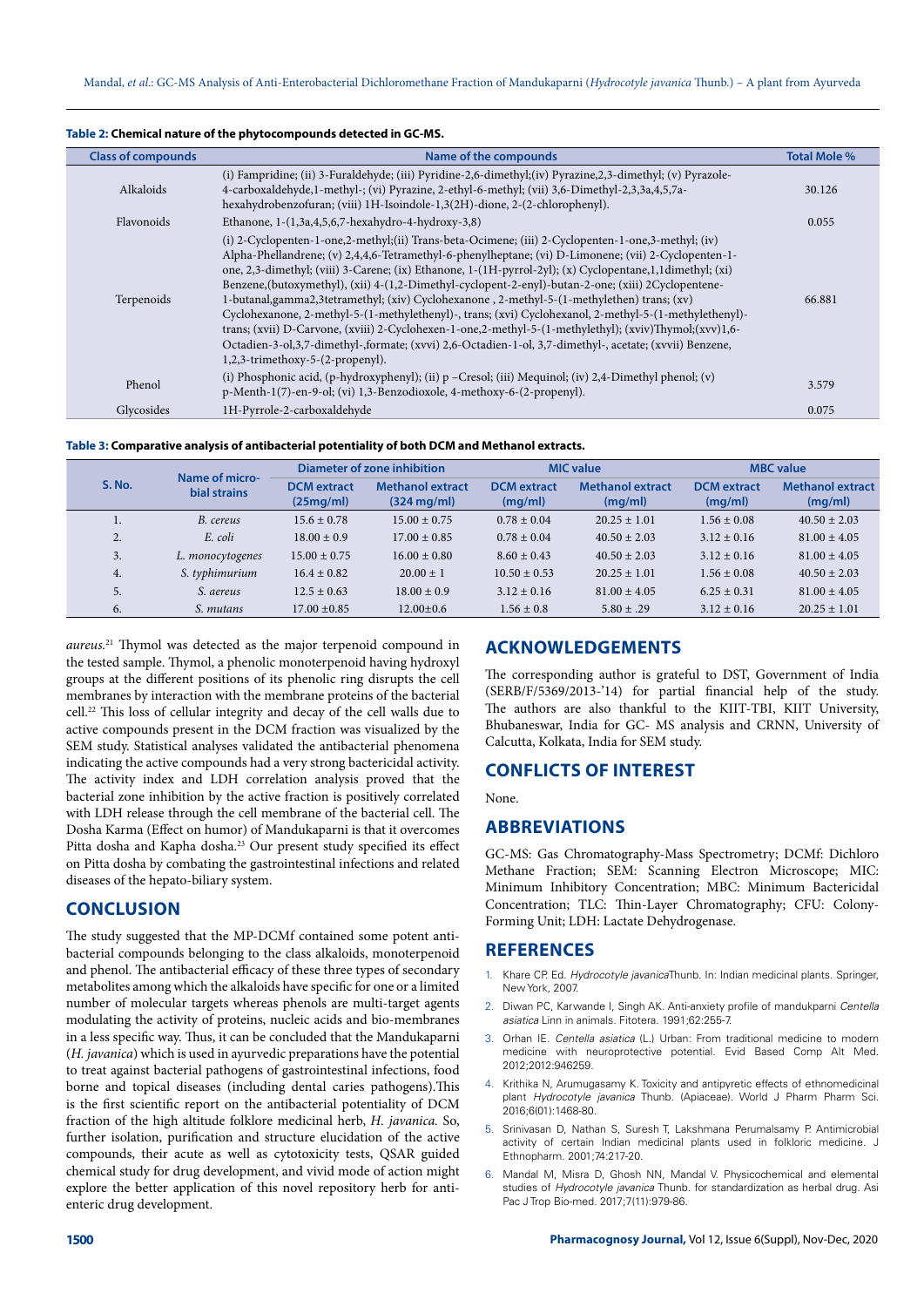- 7. Kumar N, Chaubey S, Singh SK, Tewari RC. Comprehensive literature review of Mandukparni (Centella asiatica) w.s.r. to its medicinal properties. Int J Ayur Pharma Res. 2017;5(5):65-71.
- 8. 5th Programme Report, Programme for control of diarrhoeal diseases. Vol. 63. Geneva: WHO Bull; 1985. WHO; pp. 557-772.
- 9. Park K. Acute diarrhea diseases. In: Park K, editor. Parks textbook of preventive and social medicine, 18th ed. Jabalpur: Banarasidas Bhanot Publishers, 2005. 171-74.
- 10. Ahmad I, Mehmood Z, Mohammad F. Screening of some Indian medicinal plants for their antimicrobial properties. J Ethnopharm. 1998;62:183-93.
- 11. Sodipo OA, Wannang NN. Ethnopharmacological survey of plants used by Trado-Medical Practitioners (TMPs) in the treatment of typhoid fever in Gomari airport ward, Jere local government area, Borno State, Nigeria. Amer J Ethnomed. 2015;2(4):185-218.
- 12. Patwardhan B, Warude D, Pushpangadan P, Bhatt N. Ayurveda and traditional Chinese medicine: A comparative overview. Compl Alter Med. 2005;2:465-73.
- 13. Mandal M, Paul S, Uddin MR, Mandal MA, Mandal S, Mandal V. In vitro antibacterial potential of Hydrocotyle javanica Thunb. Asia Pac J Trop Dis. 2016; 6: 54-62. https://doi.org/10.1016/S2222-1808(15)60985-9
- 14. Misra D, Mandal M, Ghosh NN, Mandal V. Pharmacognostic standardization of an ethnomedicinal aquatic herb, Monochoria hastata (L.) Solms for its antibacterial potentiality. Pharmacog J. 2018;10(3):533-40.
- 15. Pathak S, Jana B, Mandal M, Mandal V, Ghorai TK. Antimicrobial activity study of a µ3-oxo bridged  $[F_{e3}O(PhC_{O216}(MeOH_{13}]/N_{O3})(MeOH_{12})$  cluster. J Mol Str. 2017;1147:480-6.
- 16. Eduardo V, de Dios MJ, Isidro H, Analía D, Christian S. Antimicrobial activity of dichloromethane extracts of eleven plants from the flora of Entre Ríos (Argentina). Pharmacol Online. 2006;3:845-9.
- 17. Huong TNL, Phung KN, Suong NN. Chemical examination of Hydrocotyle bonariensis L. (Apiaceae). J Chem. 2009;47(5):542-6.
- 18. Namasivayam K, Karuppanan A, Habibulla AK. Rangasamy N. GC-MS profiling of ethnomedicinal plant Hydrocotyle javanica Thunb. Ori J Chem. 2017;33(4).
- 19. Rao KN, Venkatachalam SR. Inhibition of dihydrofolate reductase and cell growth activity by the phenanthroindolizidine alkaloids pergularinine and tylophorinidine: the in vitro cytotoxicity of these plant alkaloids and their potential as antimicrobial and anticancer agents. Toxic In Vitro. 2000;14:53-9.
- 20. Lozykowska SK, Kędzia B, Karpińska E, Bocianowski J. Microbiological activity of caraway (Carum carvi L.) essential oil obtained from different origin. Acta Scient. 2013;35(4):495-500.
- 21. Zengin H, Baysal HA. Antibacterial and antioxidant activity of essential oil terpenes against pathogenic and spoilage-forming bacteria and cell structureactivity relationships evaluated by SEM microscopy. Molecul. 2014;19:17773-98.
- 22. Wink M. Modes of action of herbal medicines and plant secondary metabolites. Medi. 2015;2:251-86.
- 23. Ashalatha M, Shenoy LN. A review on Mandukaparni. Int Ayur Med J. 2016;4(02):129-40.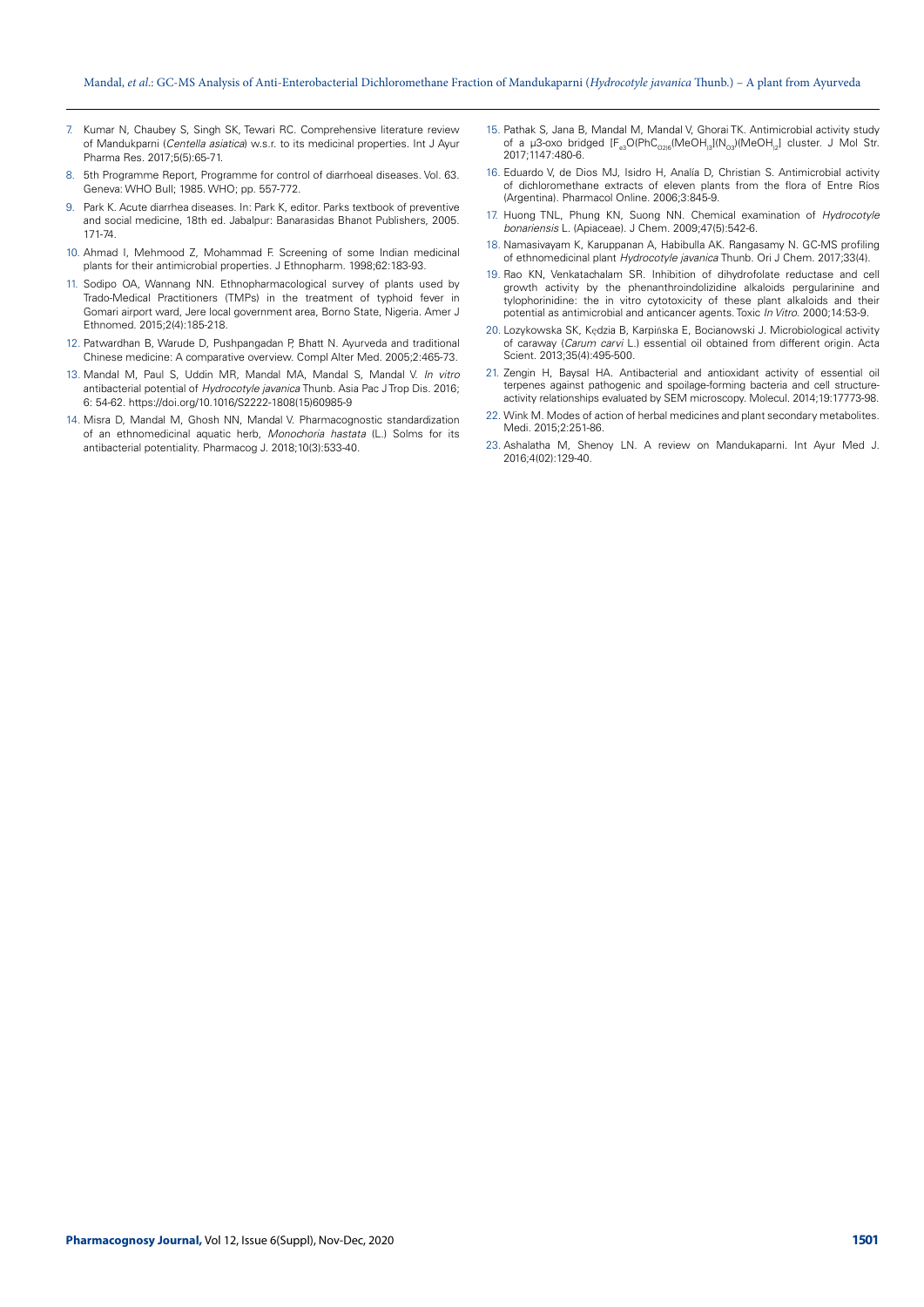